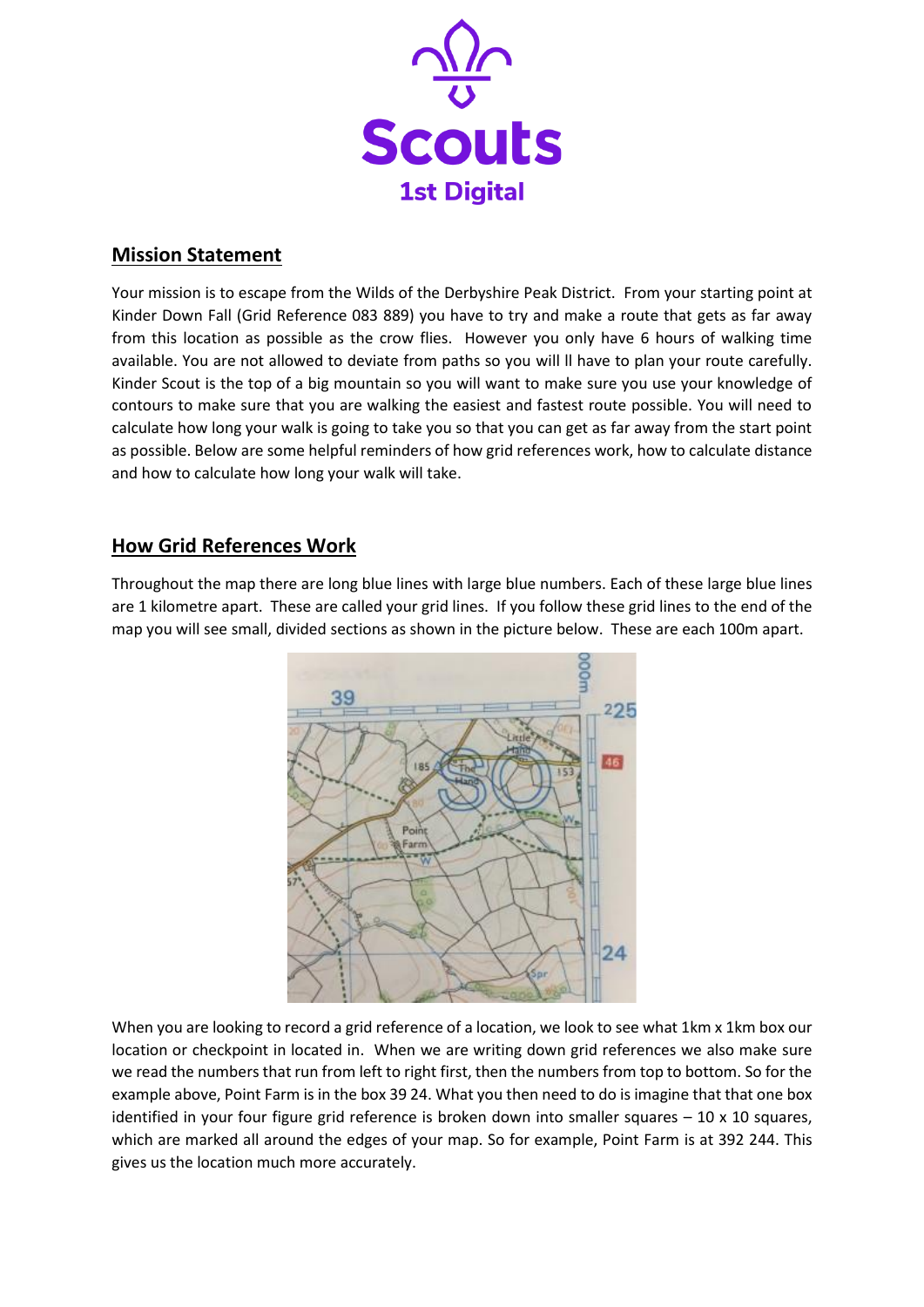

# **How to Calculate Distance**

Normally when we are using a paper map we would use a piece of string to run along the route and then align that to the grid lines along the side to estimate the distance travelled along the route. This is more tricky when we are running virtually so we can use a tool on Bing Maps to help measure the route.

To measure using Bing Maps, right click with your mouse on the start location of your route and click "measure distance".



Then left click at point along your route. The most point you do, the more accurate the measurement will be. On the left hand side it tells you how far the distance is!

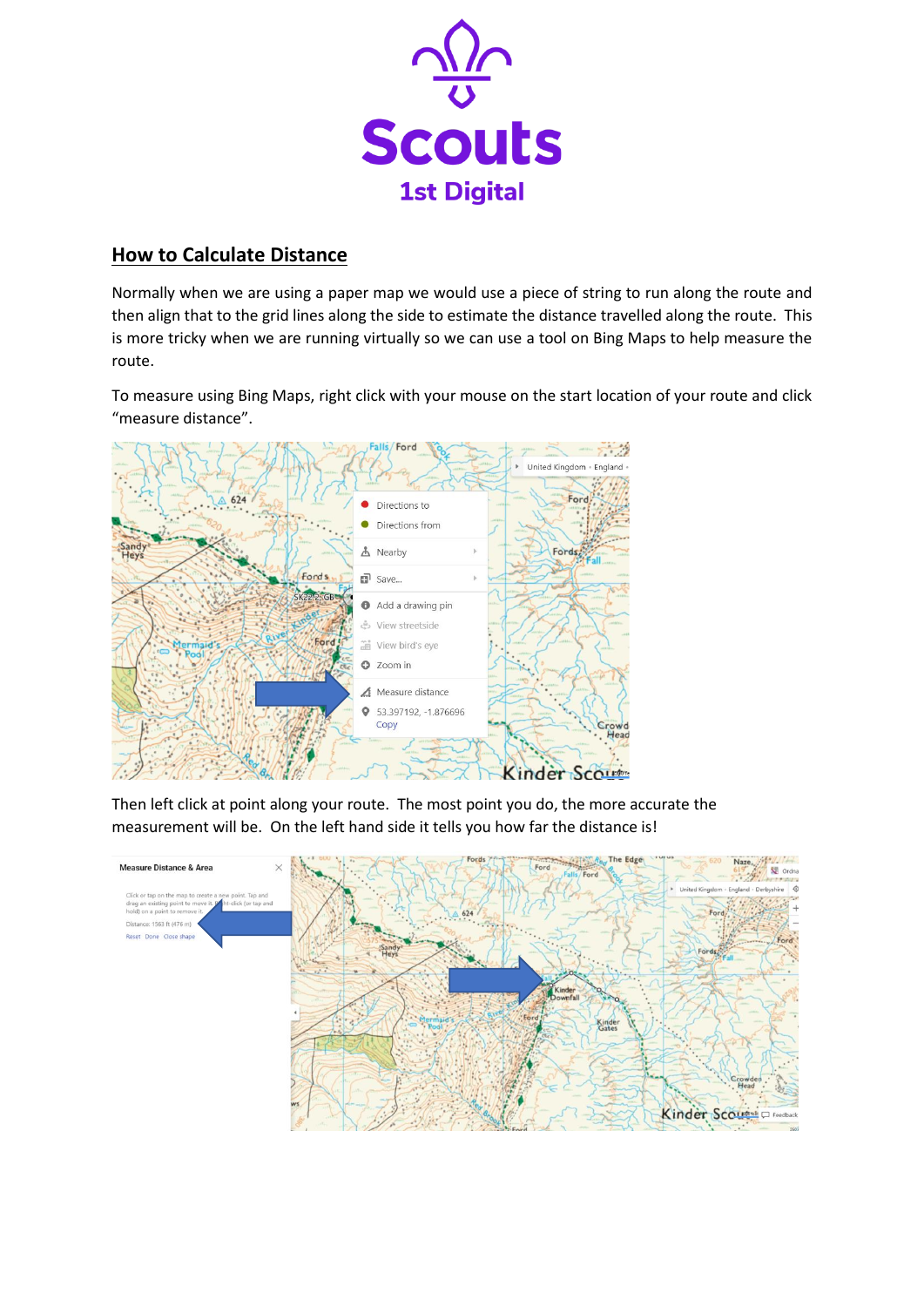

# **How to Calculate Time Taken for a Route**

Calculating the amount of time it take to walk a route is very easy. We assume that the average scouts takes 20 minutes to walk 1km. However, if you are walking up hill your speed is much slower as it is more effort. Therefore, for every 10 metres you climb (use your contour lines that you cross to calculate this) you add 1 additional minute to your timings. If you are going downhill then no need to add any extra time so make sure you know if you are going up and down on your route. Its as easy as that!

# **Now It's Your Turn**

Below is a table that will help you with planning your route. Make sure you record a grid reference at major points along the route to make it easy for some to look back, so for example at a fork in the path or at a road crossing. Once you have completed your route and you have calculated the time taken to make sure it is 6 hours, then you can use the Bing Maps measurement tool to measure the direct distance from one to another. Compare your route with other members of your troop to see who has managed to get the furthest from the start point! We have completed the first check point for you to get you started but you don't have to use our example. Good Luck!

| From    | ${\tt To}$ | Distance | <b>Height Climbed</b> | <b>Total Time</b> |
|---------|------------|----------|-----------------------|-------------------|
| 083 889 | 095 873    | 2.72km   | 5m                    | 55 minutes        |
|         |            |          |                       |                   |
|         |            |          |                       |                   |
|         |            |          |                       |                   |
|         |            |          |                       |                   |
|         |            |          |                       |                   |
|         |            |          |                       |                   |